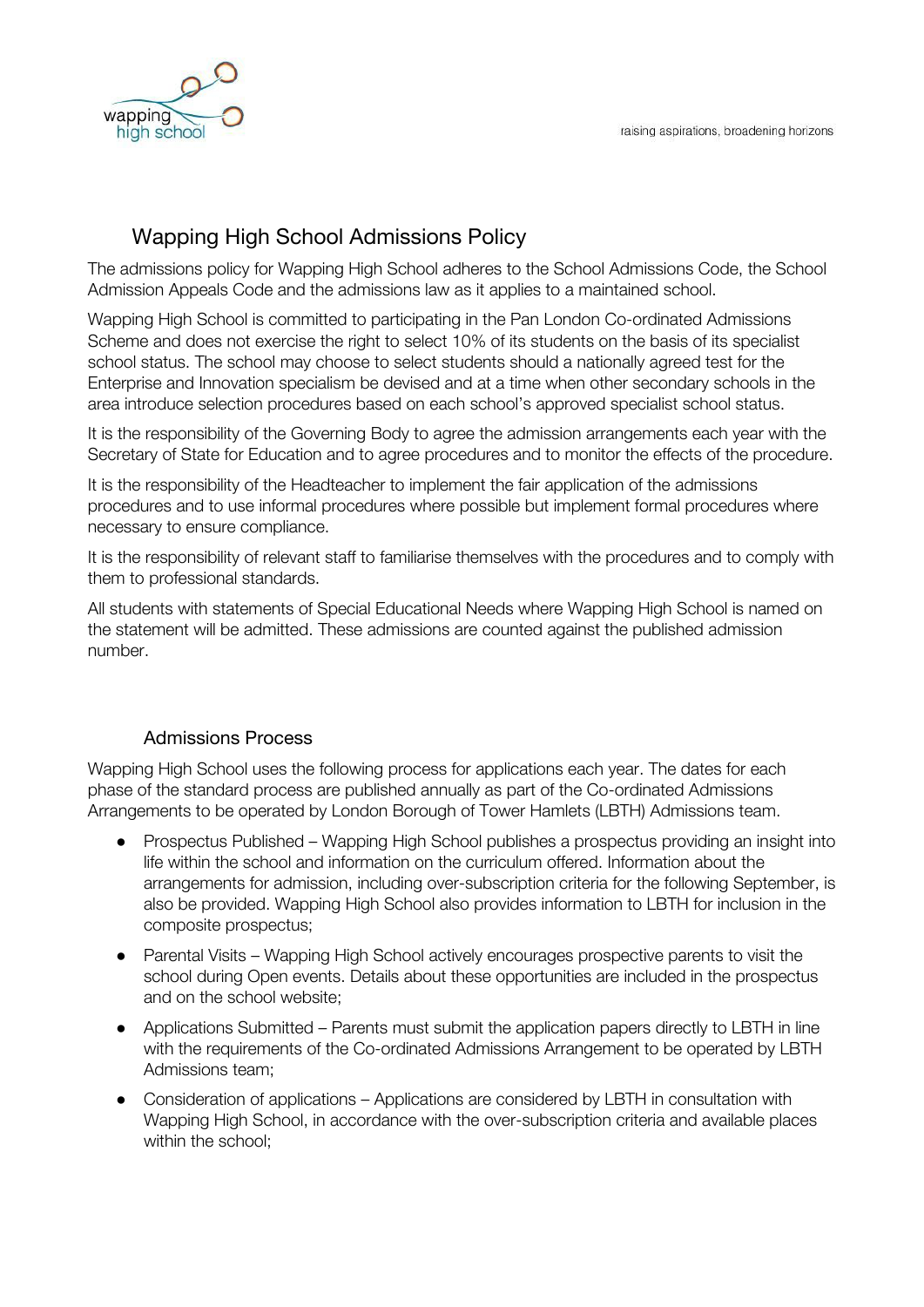- Offers All offers of places to parents are made by the Local Authority on behalf of the Governing Body of Wapping High School;
- Accepting Offers Wapping High School requires all parents offered a place at the school to confirm that they are accepting the place offered. Where an offer has not been accepted within a four-week period the offer will be withdrawn.
- Appeals An independent appeals panel will meet if required in consideration of all appeals. Parental Appeals should be made in line with the defined process.

### Procedures where Wapping High School is under-subscribed.

Where Wapping High School is under-subscribed, it will admit all applicants.

#### Procedures where Wapping High School is over-subscribed.

Where the number of applications for admissions is greater than the published admission number, applications are considered against the following the criteria in the order that they are set out below.

- 1. Children who are currently or have previously been in the care of a local authority or are provided with accommodation by the authority (looked-after children\*)
- 2. Children who live within the South Wapping Priority Admissions Zone\*\* and have a sibling\*\*\* already admitted to the school and in attendance at the same time.
- 3. Other children who have a sibling\*\*\* already admitted to the school and in attendance at the same time.
- 4. Children who live within the South Wapping Priority Admissions Zone\*\* In the event that there are more applications under this criteria than places remaining, the Governors will prioritise between these children by reference to distance\*\*\*\*.
- 5. Other children by reference to distance\*\*\*\*
- \* A looked-after child is defined in Section 22 of the Children Act 1989.
	- The South Wapping Priority Admissions Zone is defined as:
		- South of Cable Street and Royal Mint Street
		- West of Butcher Row
		- North of the River Thames
		- East of Mansell Street
- \*\*\* The definition of siblings includes brother, sister, step-brothers, step-sisters, half-brothers, half-sisters and adopted brothers and sisters living at the same address
- \*\*\*\* Distance will be defined as the shortest walking route from the registered home address to 22 Wapping Lane, E1W 2RL (the centre of the South Wapping Priority Admissions Zone) .

Notwithstanding the provisions of the above points, the Secretary of State may direct Wapping High School to admit a named student to Wapping High S;chool on application from LBTH.

#### Operation of Waiting Lists

Where, in any year, Wapping High School receives more applications for places than there are available, a waiting list operates. This is maintained by Wapping High School and it is open to any parent to ask for his or her child's name to be placed on the waiting list following an unsuccessful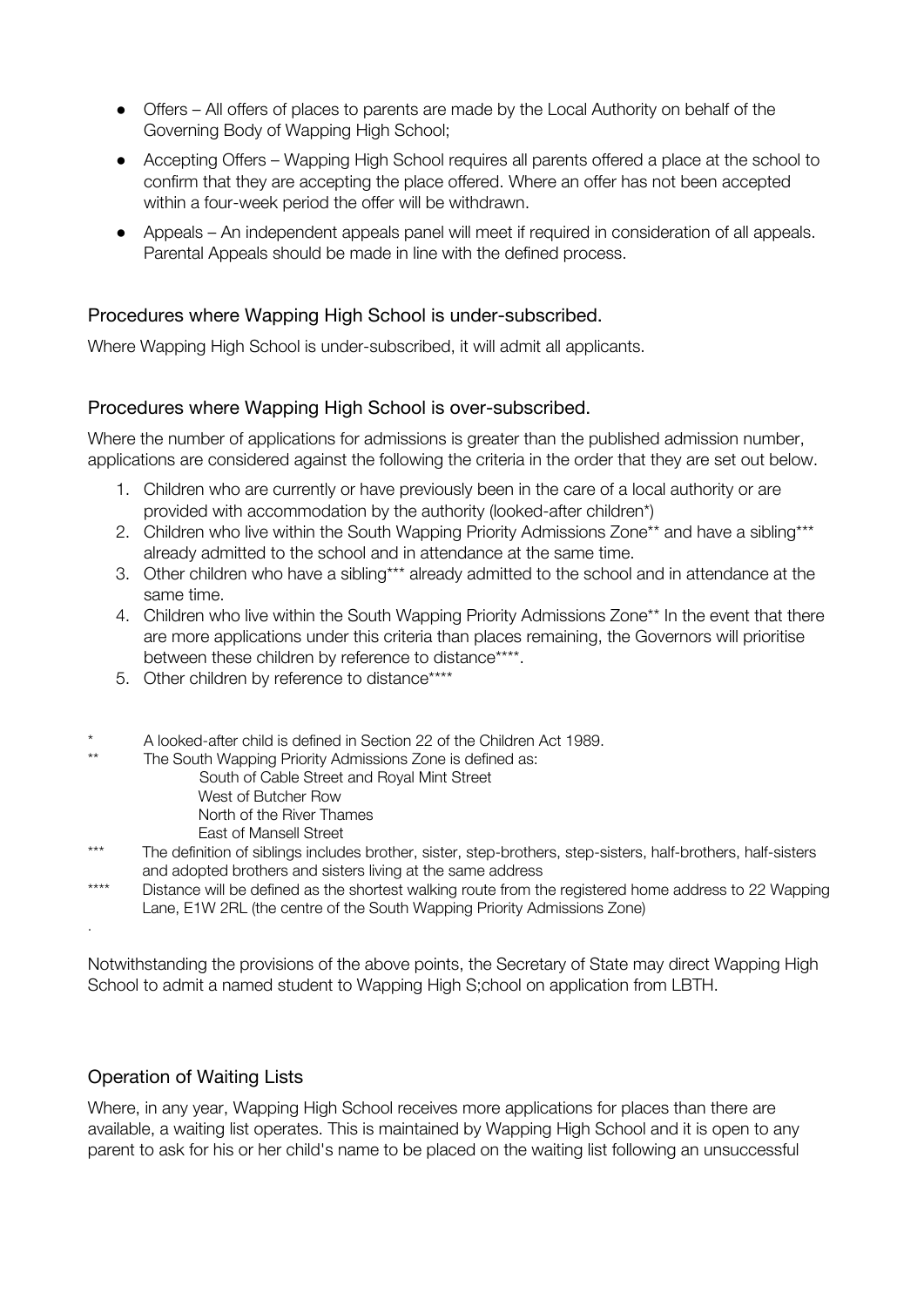application and/or failure of any appeal undertaken in line with the defined process. The waiting list is maintained for at least one academic term in the academic year of admission.

A student's position on the waiting list is determined solely in accordance with the over-subscription criteria. Where places become vacant, they will be allocated to students on the waiting list in accordance with the criteria. Any parent applying for a school place outside the normal admissions cycle is added to the waiting list in strict priority order and this may mean they could be ranked higher than those that have been on the waiting list for some time.

#### Appeals Process

Parents have the right of appeal to an Independent Appeal Panel if they are dissatisfied with an admission decision in relation to the offering of a place for a student to Wapping High School. The Appeal Panel will be independent of the school and will be composed of three members, including:

- At least one person who has no personal experience of Wapping High School, defined as a 'lay member';
- At least one person with experience in education.

The arrangements for appeals are in line with the Code of Practice on School Admission Appeals, published by the Department for Education and Skills, as it applies to Foundation and Voluntary Aided schools.

Parents will normally have 14 days (10 working days) to lodge an appeal after notification of a place not being offered at Wapping High School. The notification will indicate the reasons for refusal of a place and the right of appeal.

Parents wishing to appeal against an admission decision should send a completed appeal form to the Clerk of the Appeal Panel, at the address given on the appeal form provided by LBTH Admissions team. Other documents may be submitted in support of an appeal and should be lodged with the Clerk to the Appeal Panel not less than 7 days before the appeal hearing.

Parents will be given 14 days (10 working days) notice of the appeal hearing, unless they agree to a shorter period of notice. At least 7 days before the hearing, Wapping High School will provide the parent with a written statement detailing the reasons why it has not been possible to allow the student to attend the Wapping High School. The Appeal panel will have the discretion to refuse to admit late evidence.

The Clerk to the Appeal Panel will, if possible, inform parents of the Appeal Panel's decision on the day of the hearing. In the case of the appeal hearings taking longer than one day, the Clerk to the Appeal Panel will contact parents with the decision on the final day of the hearings. The parents will also be informed of the outcome in writing within 14 days (10 working days) of the date of the hearing. In the case of unsuccessful appeals, the Appeal Panel will give the parents their reasons for not upholding the appeal.

#### Equal opportunities and progression from Primary School

Applications to Wapping High School are treated equally and considered in accordance with the Admissions Policy. Through information events and Open sessions families will be given the opportunity to view work from the range of students whose needs are successfully met at Wapping High School. Staff will actively welcome queries and questions from families regarding learning